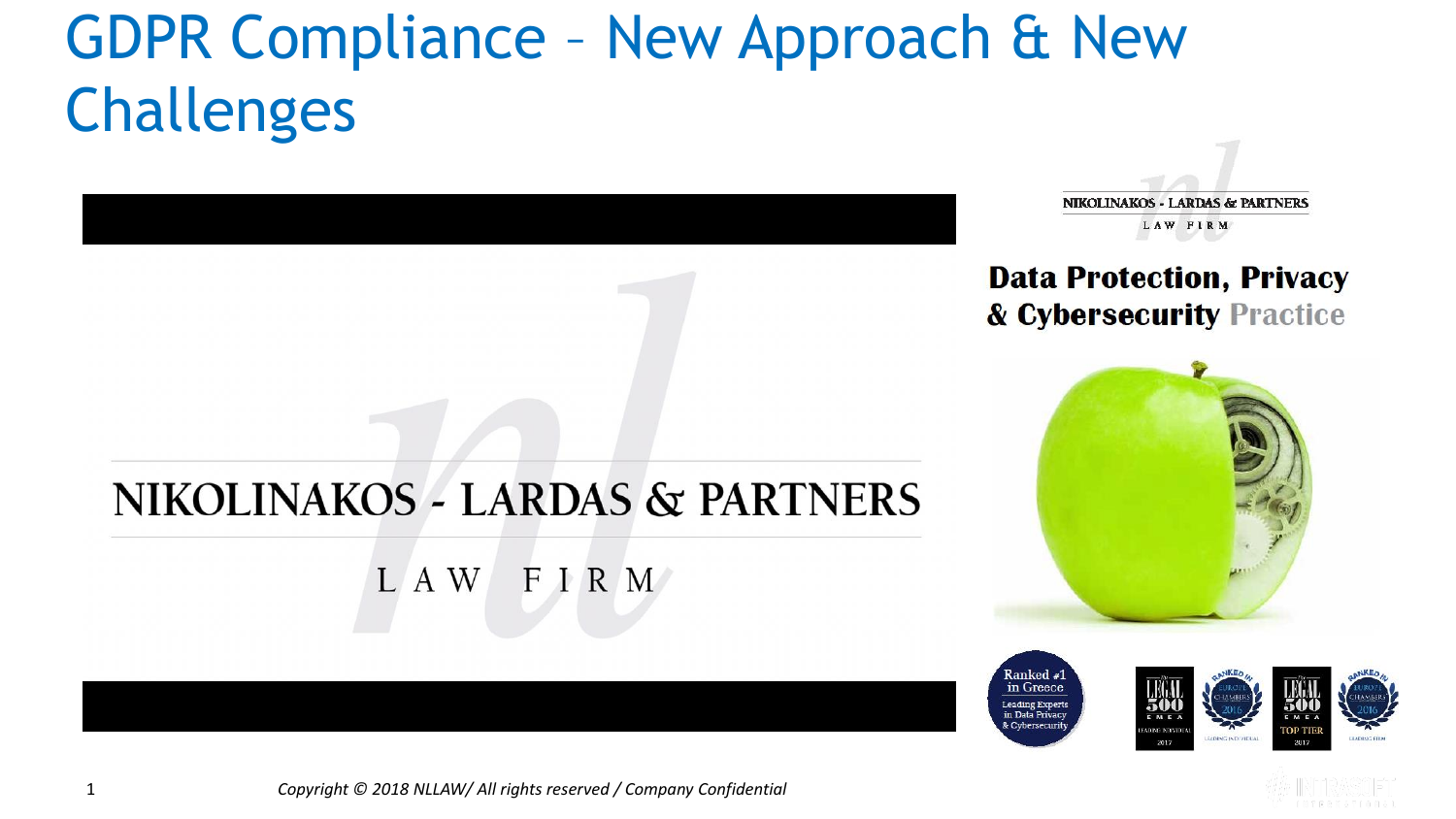

#### Ranked No 1 in Greece for 6th consecutive year

#### in **Telecoms, Media, Technology (TMT - including Data Protection)** and Intellectual Property

Also, leading / recommended firm in Competition Law, Energy, Tax, Litigation and Employment



For more information, please follow the link: www.nllaw.gr

2 *Copyright © 2018 NLLAW/ All rights reserved / Company Confidential*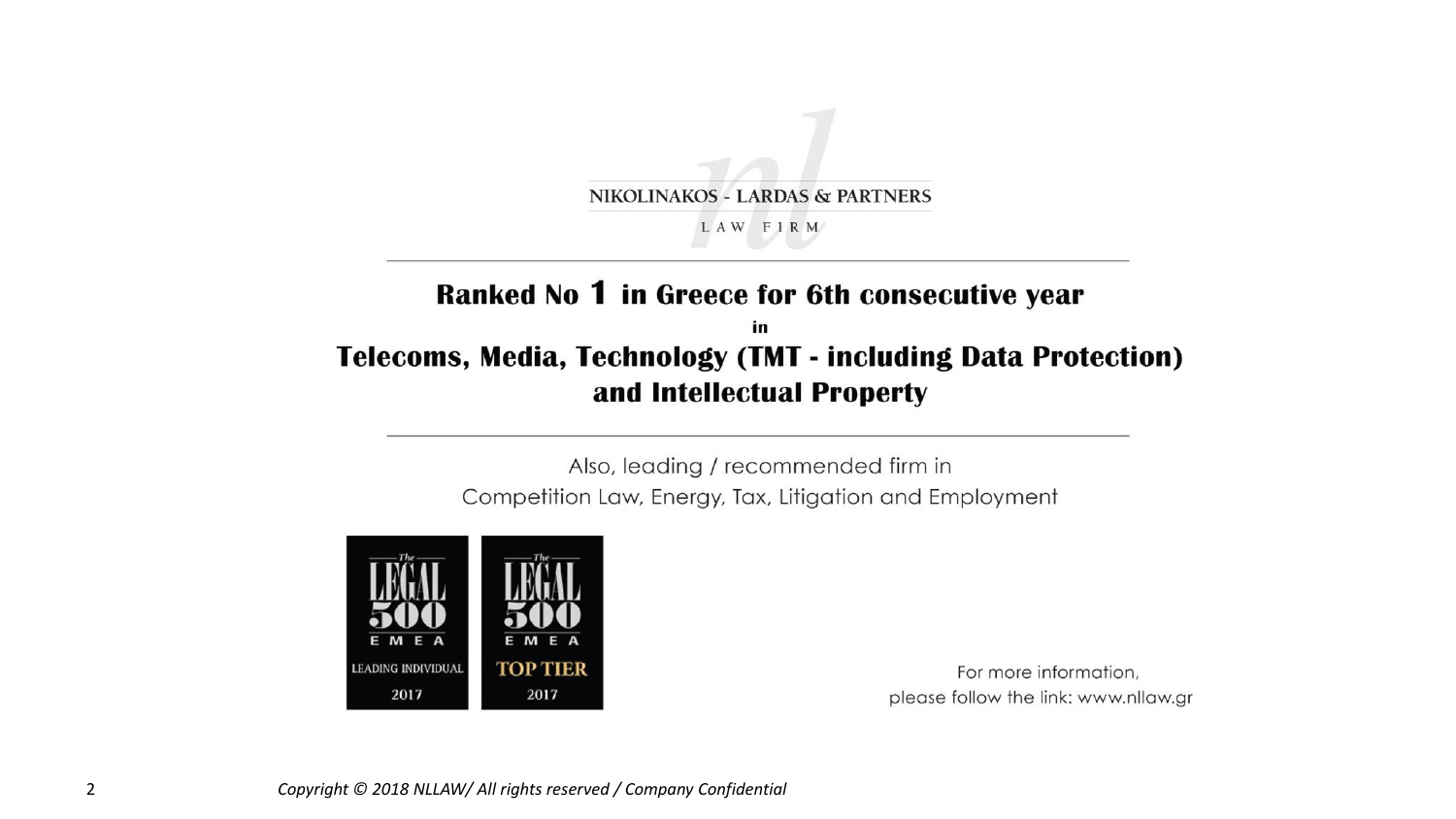

# **Overview**

- ✓ General Background
	- ✓ Major Principles
	- $\checkmark$  The Team Credentials

✓ Compliance Process ✓ May 2018 Checklist

# Project Outline

- ✓ Legal Review
- ✓ Interviews
- $\checkmark$  Record of Processing Activities
- ✓ GDPR Gap Analysis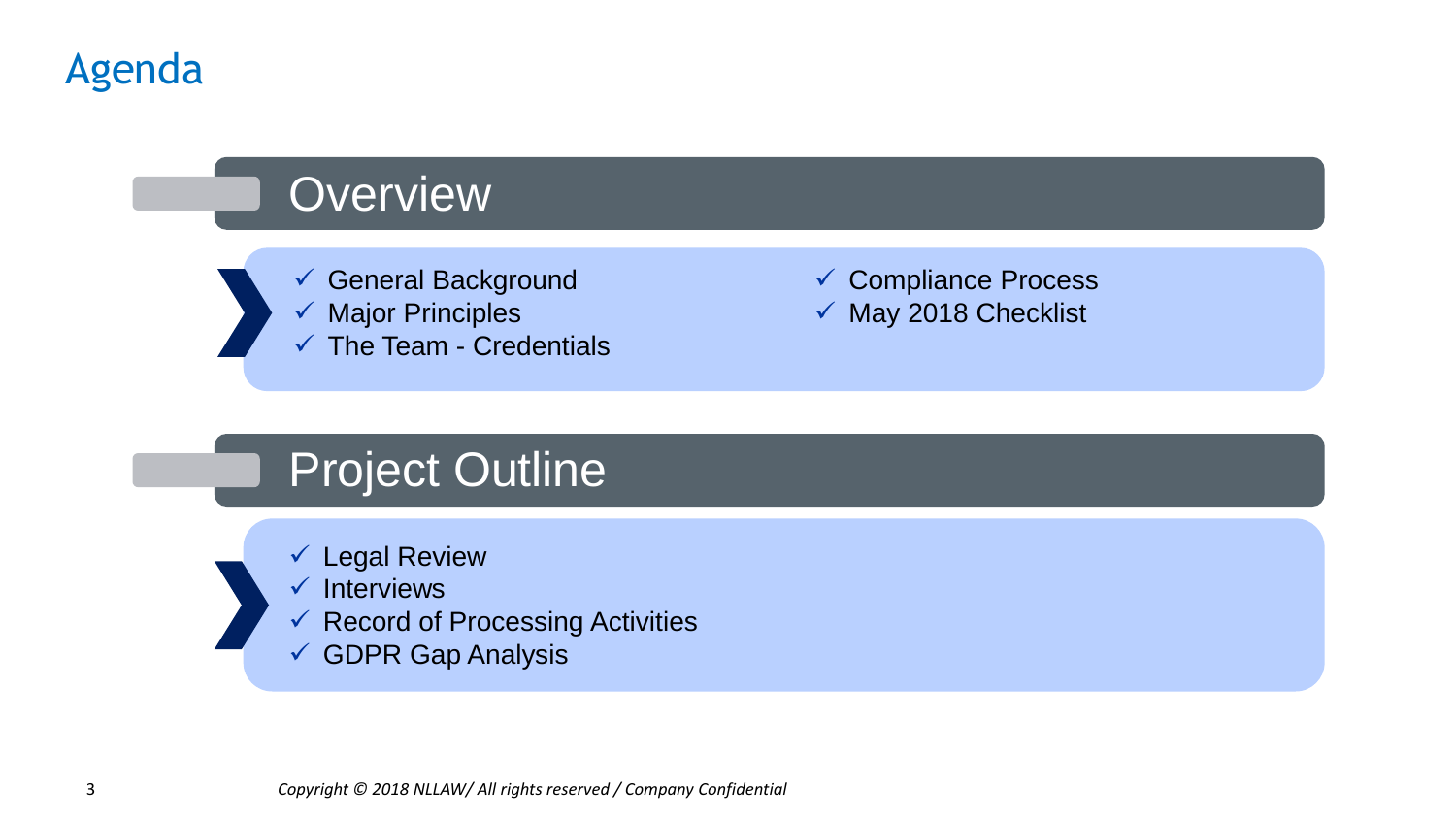### What is GDPR and what are the key changes it brings?

#### **What is the General Data Protection Regulation (GDPR)**

- GDPR is the new EU data protection framework, published in 2016, entering in force 25 May 2018
- $\Box$  Consists of a set of data protection rules, directly applicable to the processing of personal data across EU Member States
- $\Box$  Applies to any information related to an identified or identifiable living individual.

#### **GDPR changes relevant to your Group**

- **Higher degree of "accountability" & compliance requirements**
	- Keep up-to-date register of all data processing activities within the organization
	- Conduct Data Protection Impact Assessments for high-risk processing activities
	- Reviewing policies & Procedures to reflect all principles of processing and address appropriately data subjects' requests
	- Appoint a data protection officer (DPO)
	- Key point: Being compliant is no longer enough You need to be able to demonstrate compliance
- **New framework for processing and protection of personal data**
	- Requirement to define and register legal basis & purpose of each processing activity
	- **Enhanced transparency obligations**
	- Data minimization accuracy storage limitation
	- New requirements for unambiguous & granular consent of data subjects
	- New and powerful rights for individuals (right to be forgotten, data portability etc)
	- Early determination of personal data protection measures at the data processing design stage
	- **EXECT** New standards govern your contractual & business relations with third parties (Controllers/processors)
	- Notification obligations in case of personal data breaches
- **Dramatic increase in regulatory risk – tougher sanctions**
	- Significantly Increased penalties for non-compliance to the greater of €20M or 4% of annual global turnover
	- Supervising authorities (DPA) with greater investigative and controlling powers (incl. audits, requests for data sharing etc)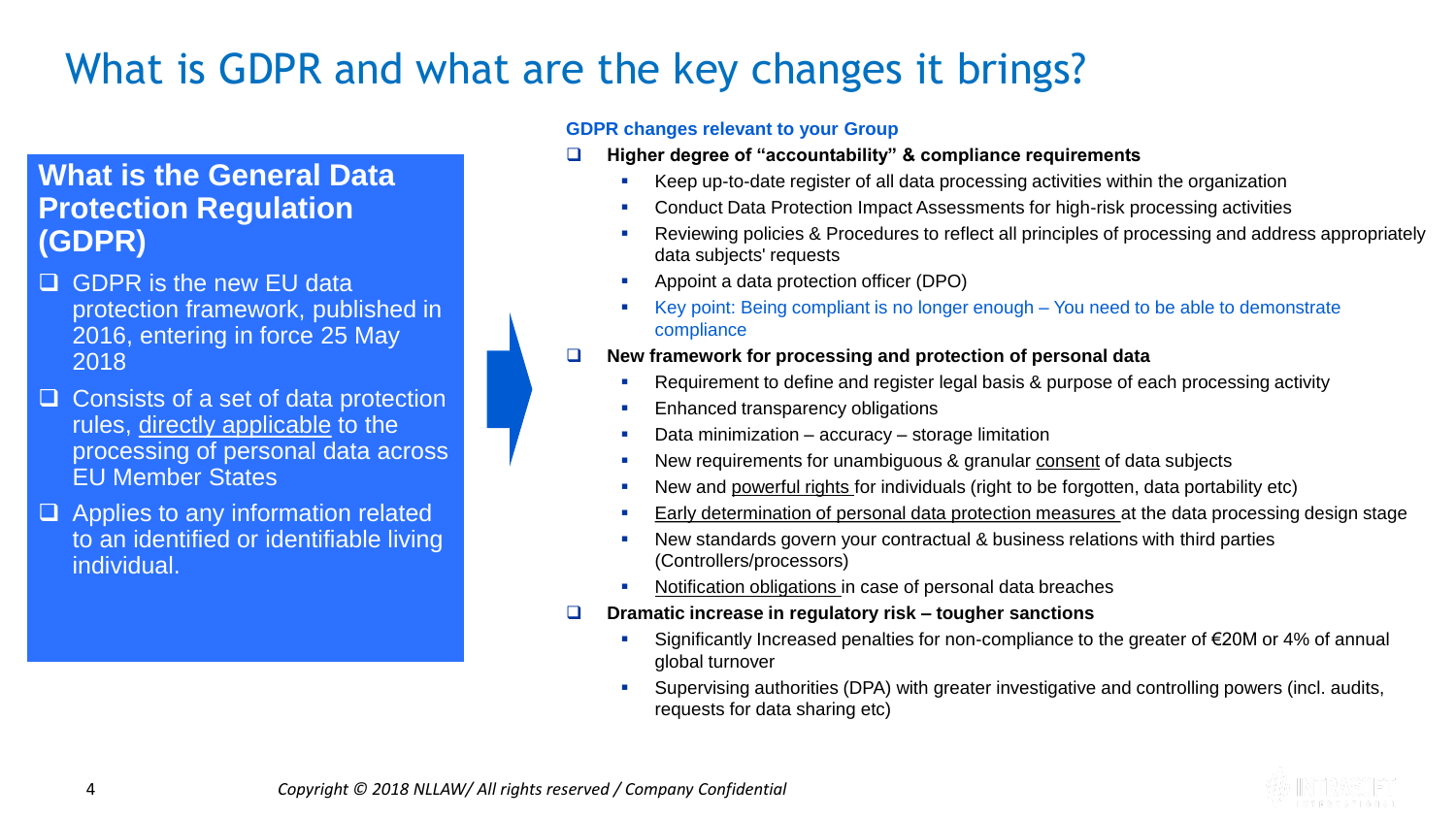### Definition of personal data

- '**Personal Data**' means any information relating to an identified or identifiable natural person ('data subject'). A person is identifiable when it can directly or indirectly be identified, in particular by reference to an identifier such as a name, an identification number, location data, an online identifier or to other factors specific to the identity of that person.
- Processing of Special Categories of data & Data related to criminal convictions and offences

#### **Examples of "standard" personal data**

#### o Name

- o Identity / passport number
- o Physical Address, contact details, email address
- o Financial information (IBAN, credit card number, salary)
- o Profession, experience, education
- o Marital status
- o Behavioral data (preferences, habits, browsing behavior)
- o IP address, other unique identifiers

#### **"Special Categories" of personal data**

- o Racial or ethnic origin; political opinions;
- o Religious or philosophical beliefs;
- o Trade union membership;
- o Data concerning health or sex life and sexual orientation;
- o Genetic data (new); and
- o Biometric data where processed to uniquely identify a person (new).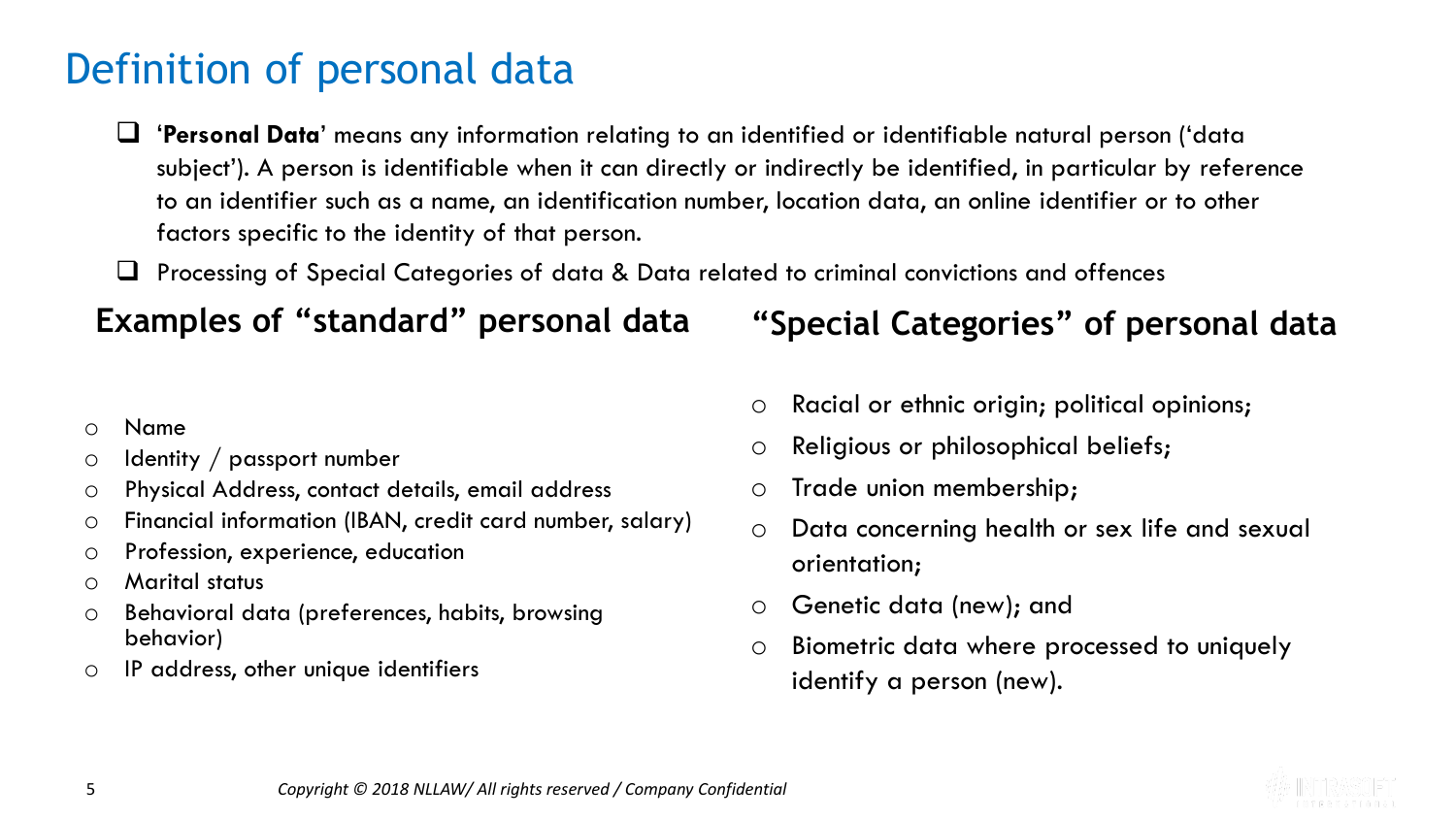### General Background

**On December 15, 2015, the European Commission, the European Parliament, and the** European Council agreed to an EU data protection reform to boost the EU Digital Single Market.

**The bill was adopted by the European Council and the European Parliament in early** April 2016 and came into force on May 24, 2016 as the EU General Data Protection Regulation (the "GDPR").

EU Regulations enjoy "**direct applicability**" (**direct effect**): the rule is that they are "immediately applicable" and they don't need national transposition.

**However, the GDPR provides for a two-year "grace period," and will take full legal** effect as of May 25, 2018.

**The GDPR replaces the EU Data Protection Directive and constitutes a set of data** protection rules that are directly applicable to the processing of personal data across EU Member States.

 $\Box$  The GDPR applies to data from which a living individual is identified or identifiable (by anyone), whether directly or indirectly.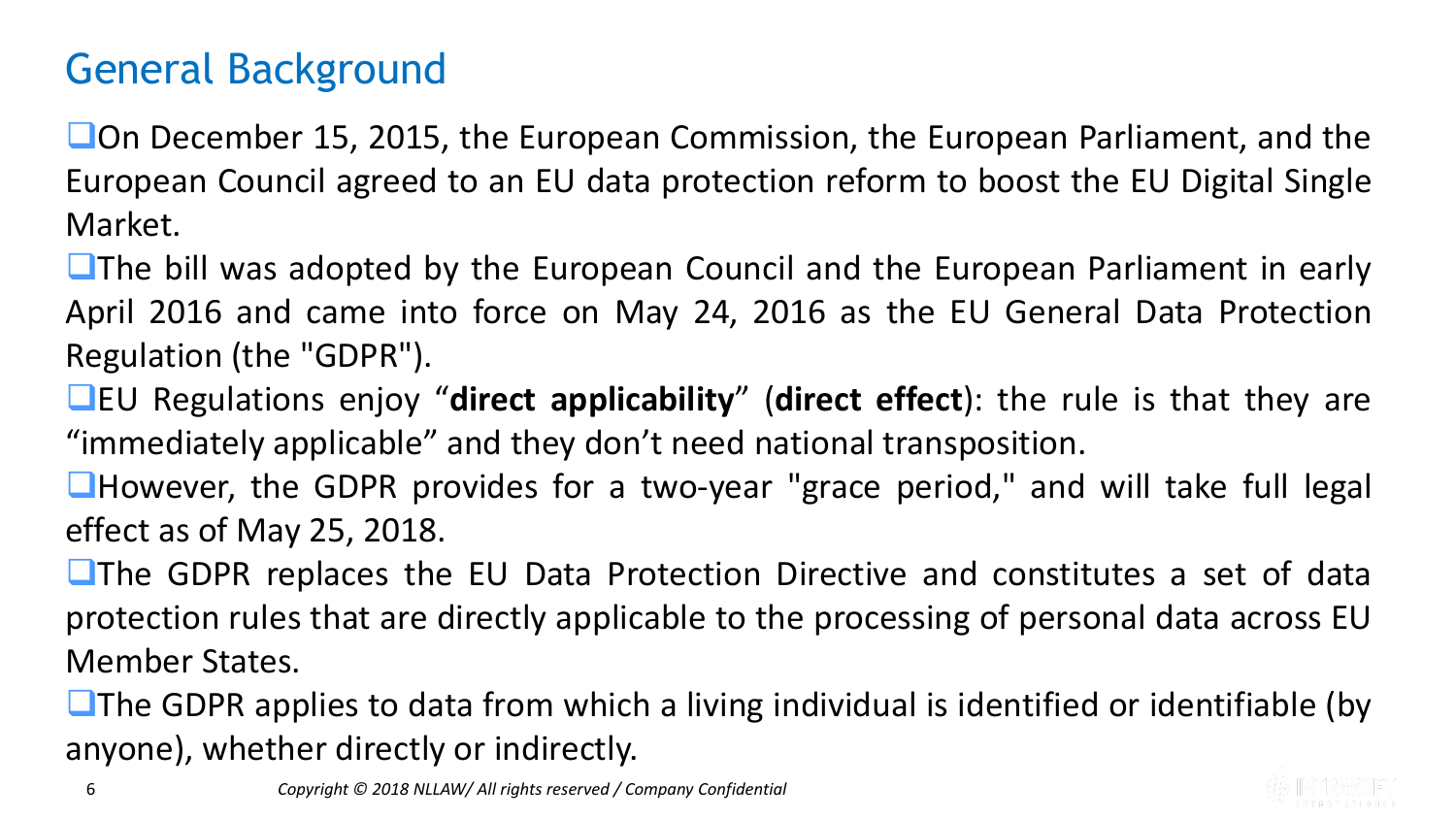#### Processing of Personal Data

'**Processing"** of personal data means any operation or set of operations which is performed on personal data or on sets of personal data, whether or not by automated means

#### **Examples of "Processing Activities":**

- ✓ Collection
- **Recording**
- $\checkmark$  Organisation, structuring
- ✓ Storage
- ✓ Adaptation or alteration
- ✓ Retrieval
- ✓ Consultation
- $\sqrt{\phantom{0}}$  Use
- $\checkmark$  Disclosure by transmission / dissemination or otherwise making available
- $\checkmark$  Alignment or combination
- $\sqrt{\phantom{a}}$  Restriction
- $\checkmark$  Erasure / Destruction

Important Note: Processing of "Special Categories of Personal Data" & Data related to criminal convictions and offences are subject to more stringent conditions than other forms of personal data.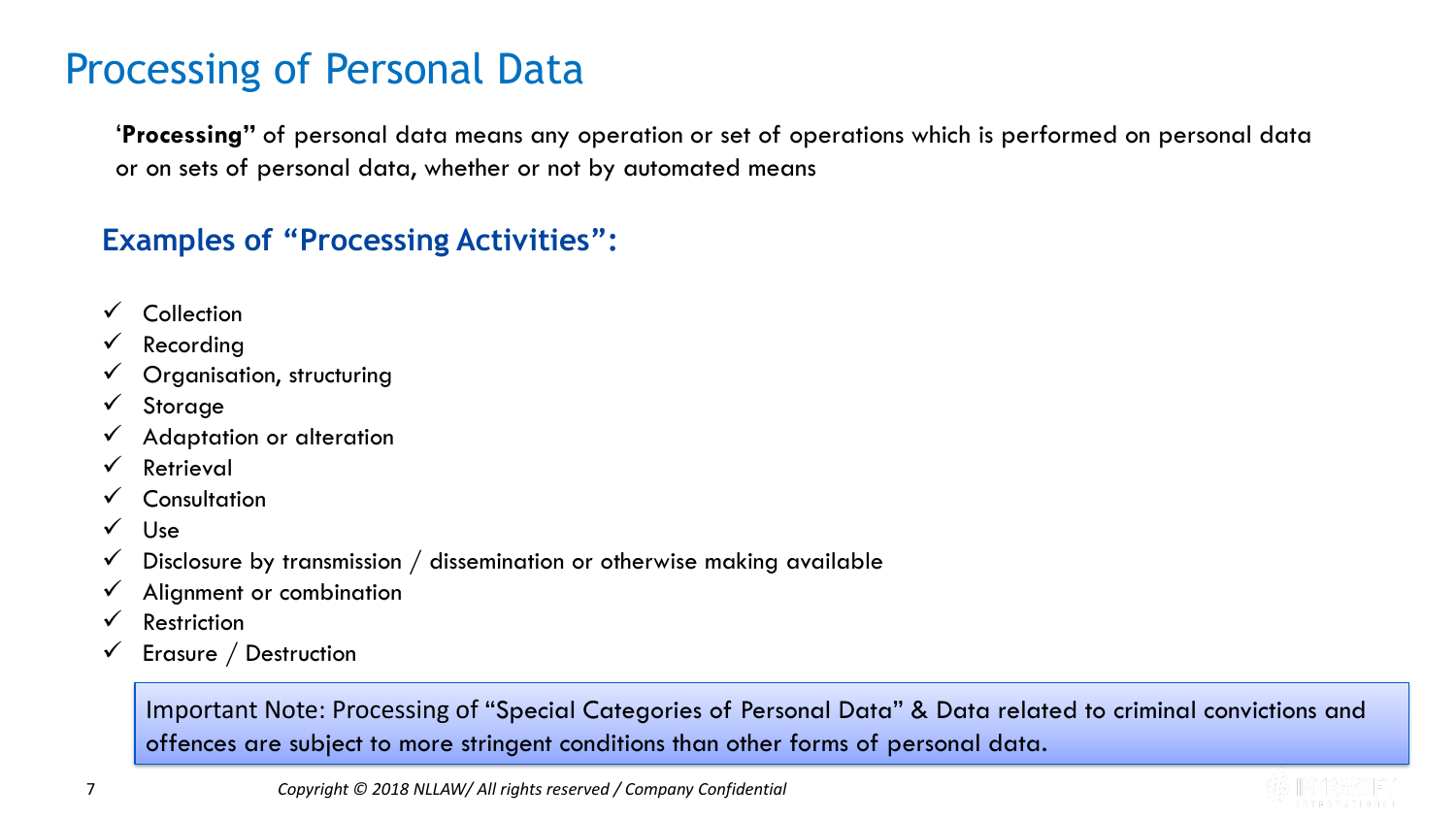#### Accountability Principle

Previously: obligation to notify the relevant Data Protection Authority.

The GDPR places **greater emphasis on the documentation** that data controllers must keep **to demonstrate accountability**.

This new "**accountability principle**" makes controllers responsible for demonstrating compliance with the data protection principles.

Under the GDPR, **you must not only comply with the six general principles, but also be able to demonstrate you comply with them**.

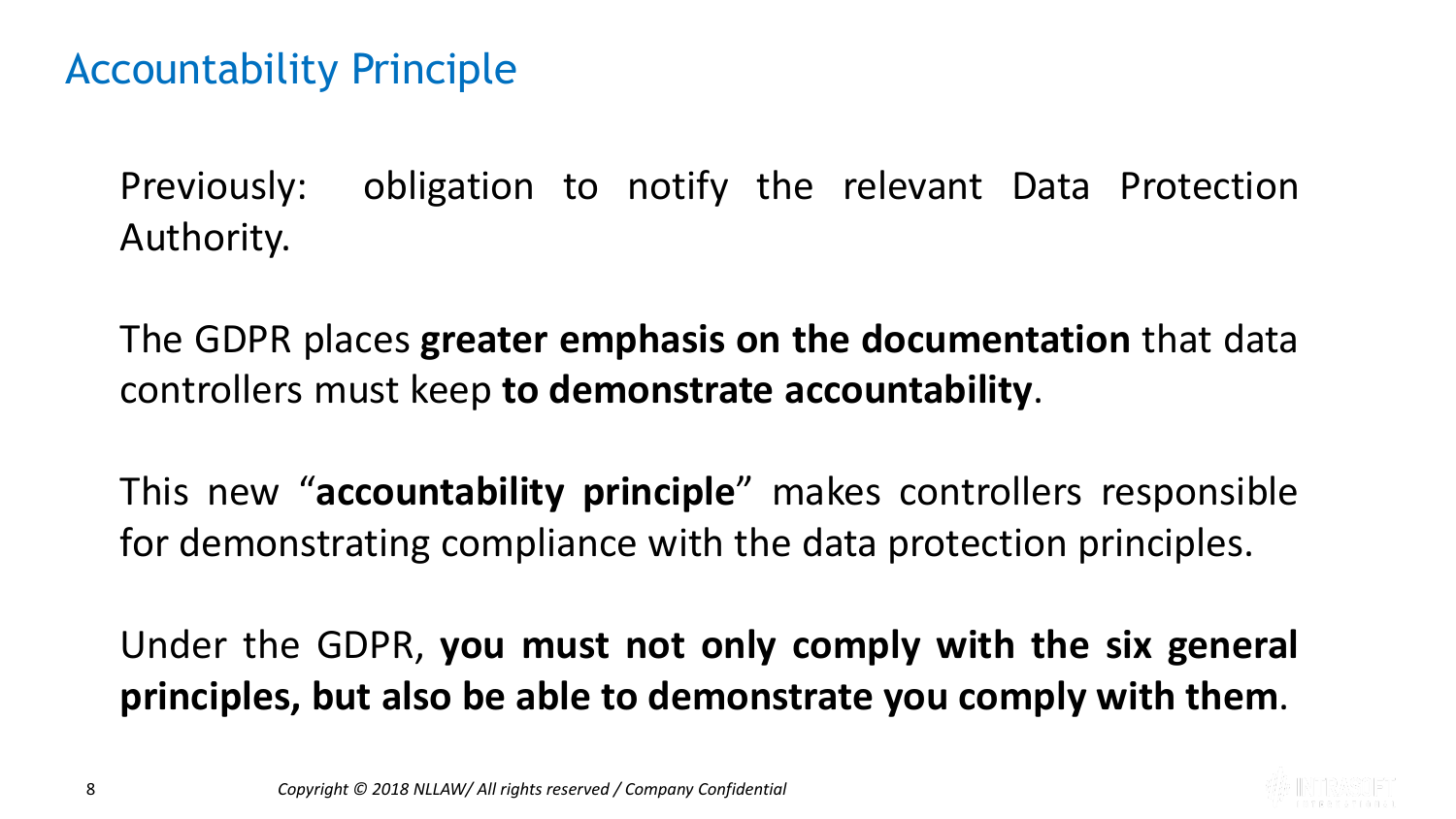#### Accountability Principle

According to the concept of accountability**, companies are required to document their data protection governance and compliance programs**. In practice, companies have to:

keep an **up-to-date register of all data processing** within their organization,

**Q** conduct **privacy impact assessments** for data processing presenting high risk for the protection of personal data,

 $\Box$  adopt **policies to handle appropriately data subjects' requests**, and Subject to certain conditions, appoint a **data protection officer** (**DPO**).

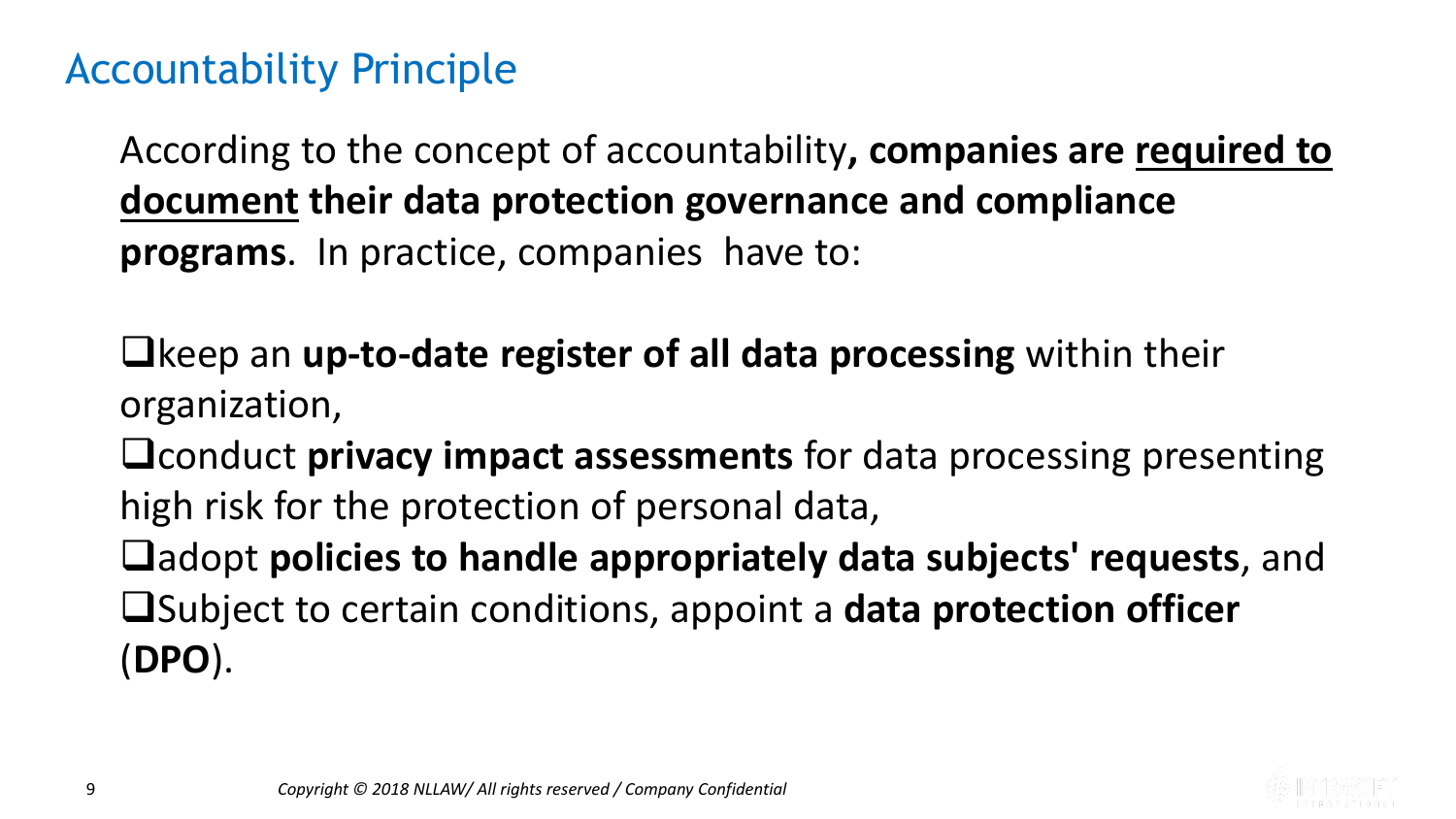### Processing Conditions

The processing of personal data will only be lawful if it satisfies at least one of the following processing conditions:

**Consent** - The individual has given consent to the processing for one or more specific purposes. Consent will be much harder to obtain under the GDPR.

**Necessary for performance of a contract** - The processing is necessary for the performance of a contract with the individual or in order to take steps at the request of the individual prior to entering into a contract.

**Legal obligation** - The processing is necessary for compliance with a legal obligation to which the controller is subject. Only legal obligations under European Union or Member State law will satisfy this condition.

**Vital interests** - The processing is necessary in order to protect the vital interests of the individual or of another natural person. This is typically limited to processing needed for medical emergencies.

**Public functions** - The processing is necessary for the performance of a task carried out in the public interest or in the exercise of official authority vested in the controller.

**Legitimate interests** - The processing is necessary for the purposes of the legitimate interests pursued by the controller or by a third party, except where such interests are overridden by the interests or fundamental rights and freedoms of the data subject which require protection of personal data.

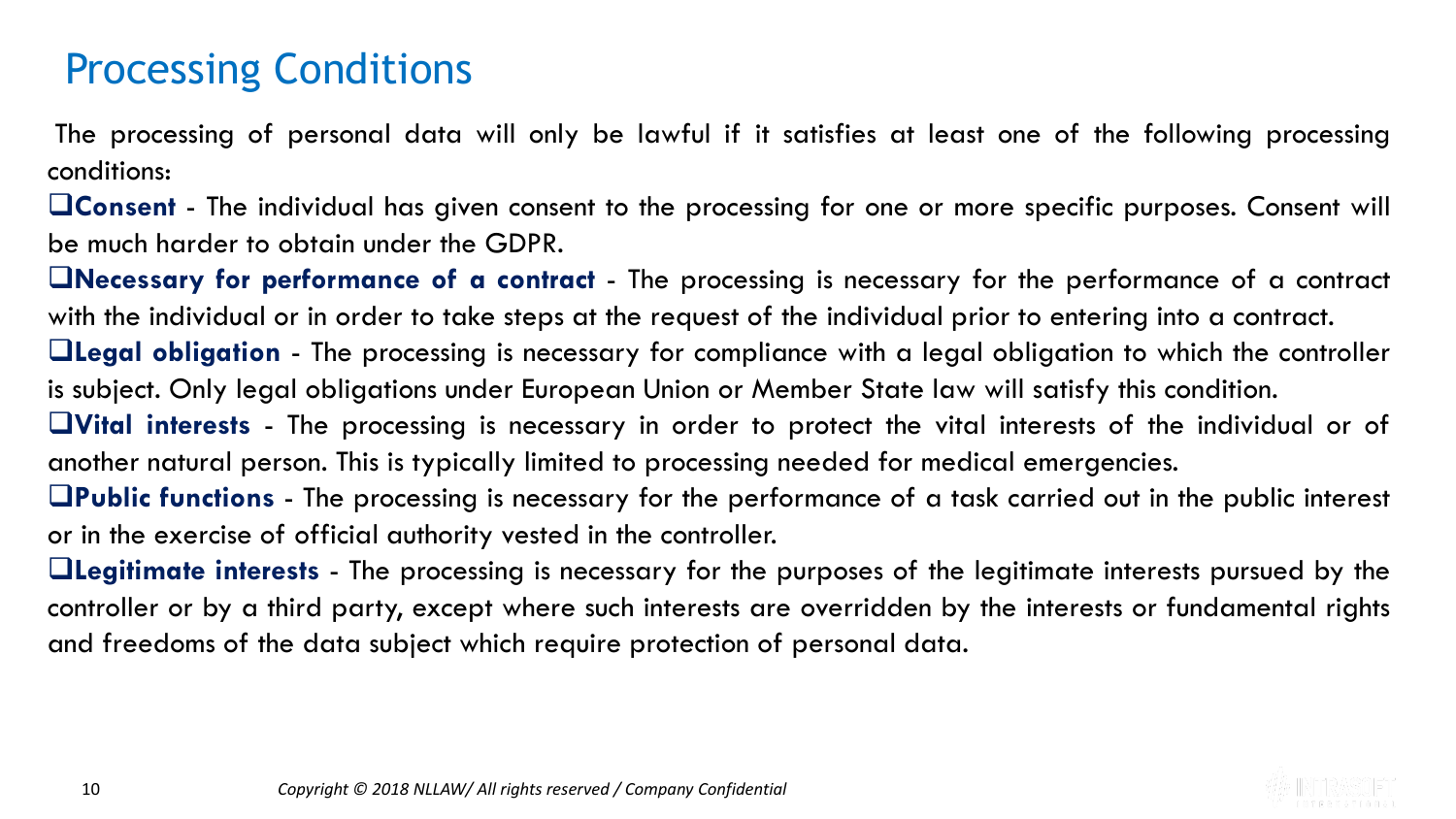# The six general principles

A controller must ensure the processing of personal data complies with all six of the following general principles:

•**Lawfulness, fairness and transparency** - Personal data must be processed lawfully, fairly and in a transparent manner;

•**Purpose limitation** - Personal data must be collected for specified, explicit and legitimate purposes and not further processed in a manner that is incompatible with those purposes (with exceptions for public interest, scientific, historical or statistical purposes);

•**Data minimisation** - Personal data must be adequate, relevant and limited to what is necessary in relation to purposes for which they are processed;

•**Accuracy/data quality** - Personal data must be accurate and, where necessary, kept up to date. Inaccurate personal data to be erased or rectified without delay.

•**Retention** - Personal data should be kept in an identifiable format for no longer than is necessary (with exceptions for public interest, scientific, historical or statistical purposes); and •**Integrity and confidentiality** - Personal data must be processed in a manner that ensures appropriate security of the personal data, including protection against unauthorised or unlawful processing and against accidental loss destruction or damage, using appropriate technical or organisational measures.

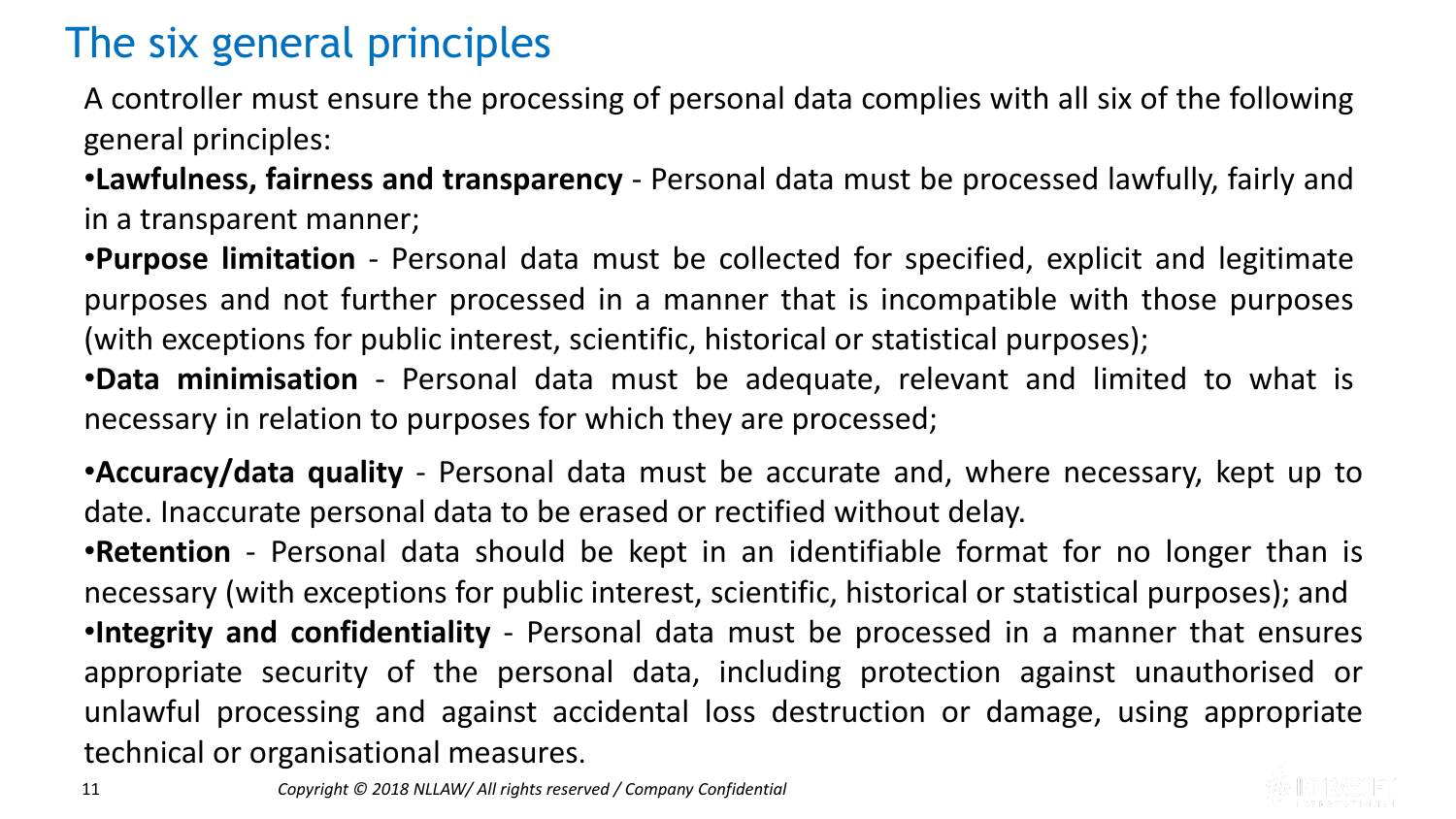#### Data Breach Notification Obligation

✓ Notification obligations (to supervisory authorities and to data subjects) are potentially triggered by "accidental or unlawful destruction, loss, alteration, unauthorised disclosure of, or access to, personal data".

#### ✓It only **captures actual breaches** and **not suspected breaches**.

 $\checkmark$ The GDPR requires data controllers to provide notice of serious security breaches to the competent Data Protection Authority/ies ("DPA(s)") without undue delay and, in any event, **within 72 hours after having become aware of any such breach**.

 $\checkmark$ The inclusion of this obligation places a significant burden on companies, which will be under time constraints to carry out an assessment of the scope and breadth of the breach. In certain circumstances, data controllers may be bound to inform data subjects about such a breach.

✓A **failure to report a breach** when required to do so could **result in a fine**, as well as a **fine for the breach itself**.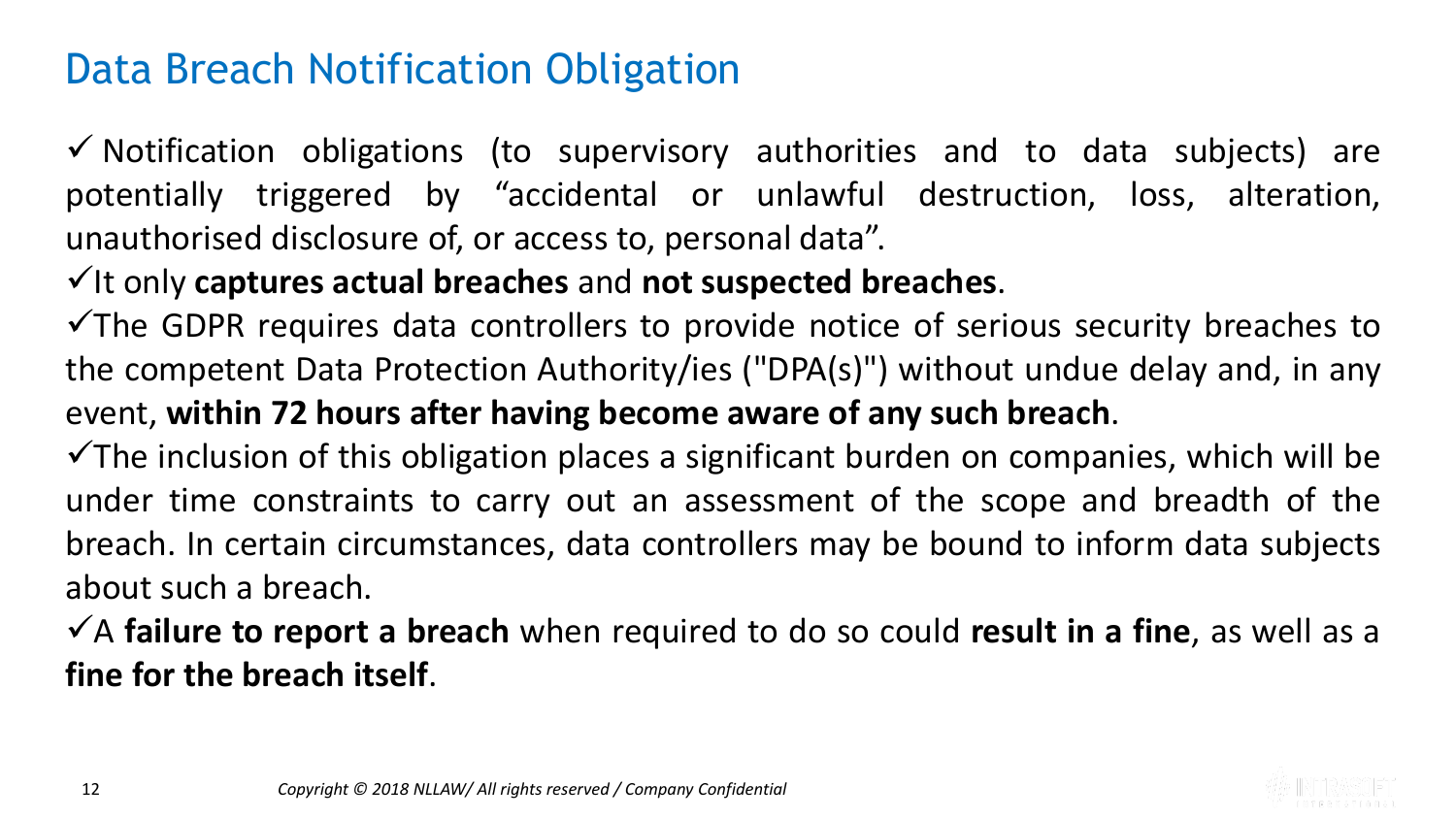### Administrative Fines – Broad investigative and corrective powers

Supervisory authorities (such as the DPA in Greece) enjoy wide investigative and corrective powers including the power:

▪to impose **administrative fines of up to €20,000,000 or 4% of annual global turnover**, whichever is the higher.

▪to undertake **on-site data protection investigations and audits**

■ to order controllers and processors to provide information;

▪to obtain from controllers or processors access to personal data and other information;

▪to issue public **warnings** and **orders** to carry out specific remediation activities (e.g. to order controllers/ processors to bring processing operations into compliance with the GDPR; or to order controllers to communicate personal data breaches to data subjects).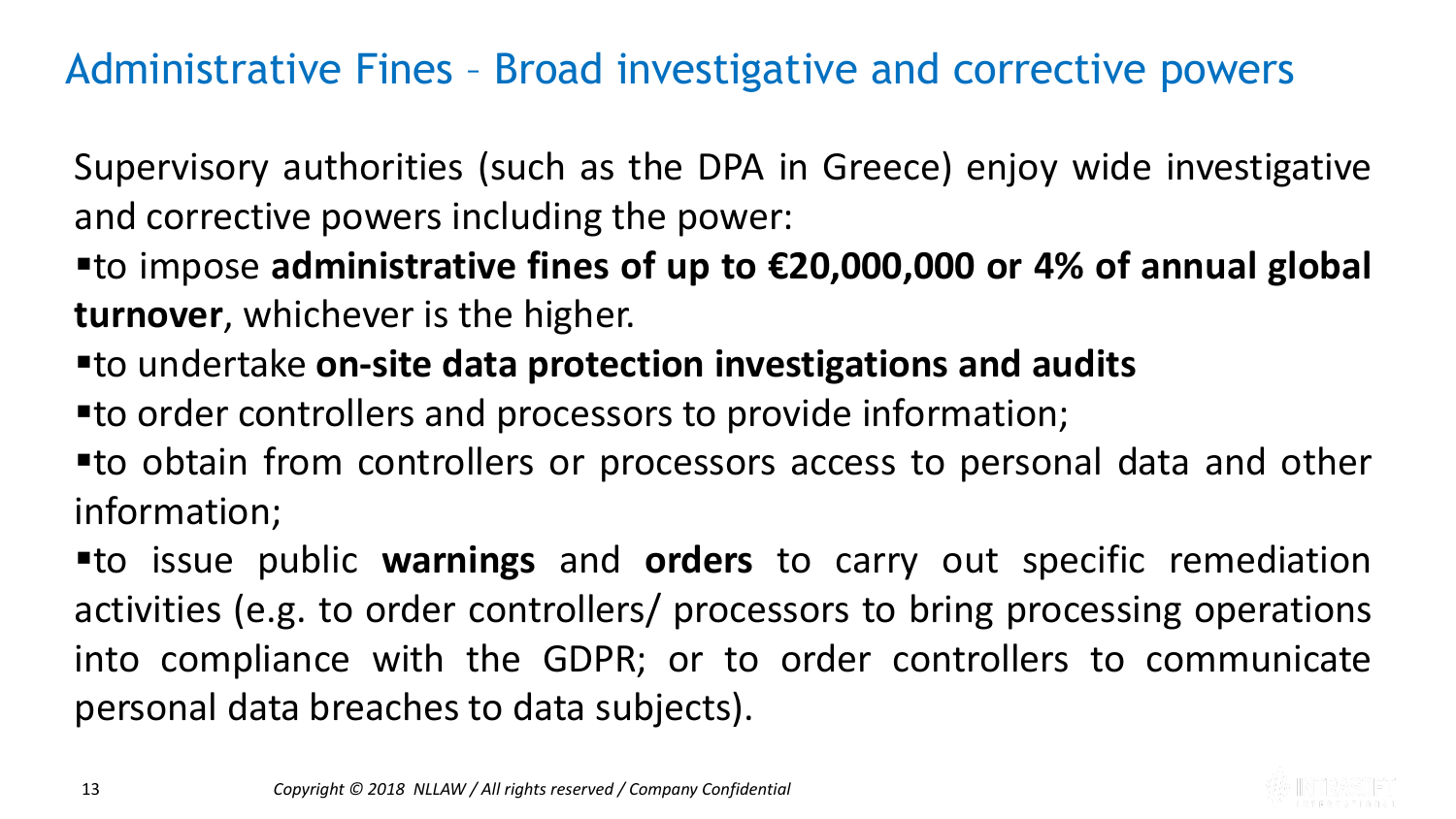#### The team

Legal and compliance experts with deep (and proven) **knowledge of data protection and cybersecurity** matters.

Legal and compliance experts, **ranked Tier 1 for 6 consecutive years**.

Experienced consultants co-operating with international law firms

**Certified professionals**.

Representing - **for 20 years** - companies before Regulatory Authorities (DPA, EETT, ADAE) and Administrative courts – **Agency Litigation**



Plan and execute technical Projects of large size and complexity

requirements to efficient Technical **Solutions** 

Provide creative consulting in business transformation.

Successfully represent clients before governmental agencies,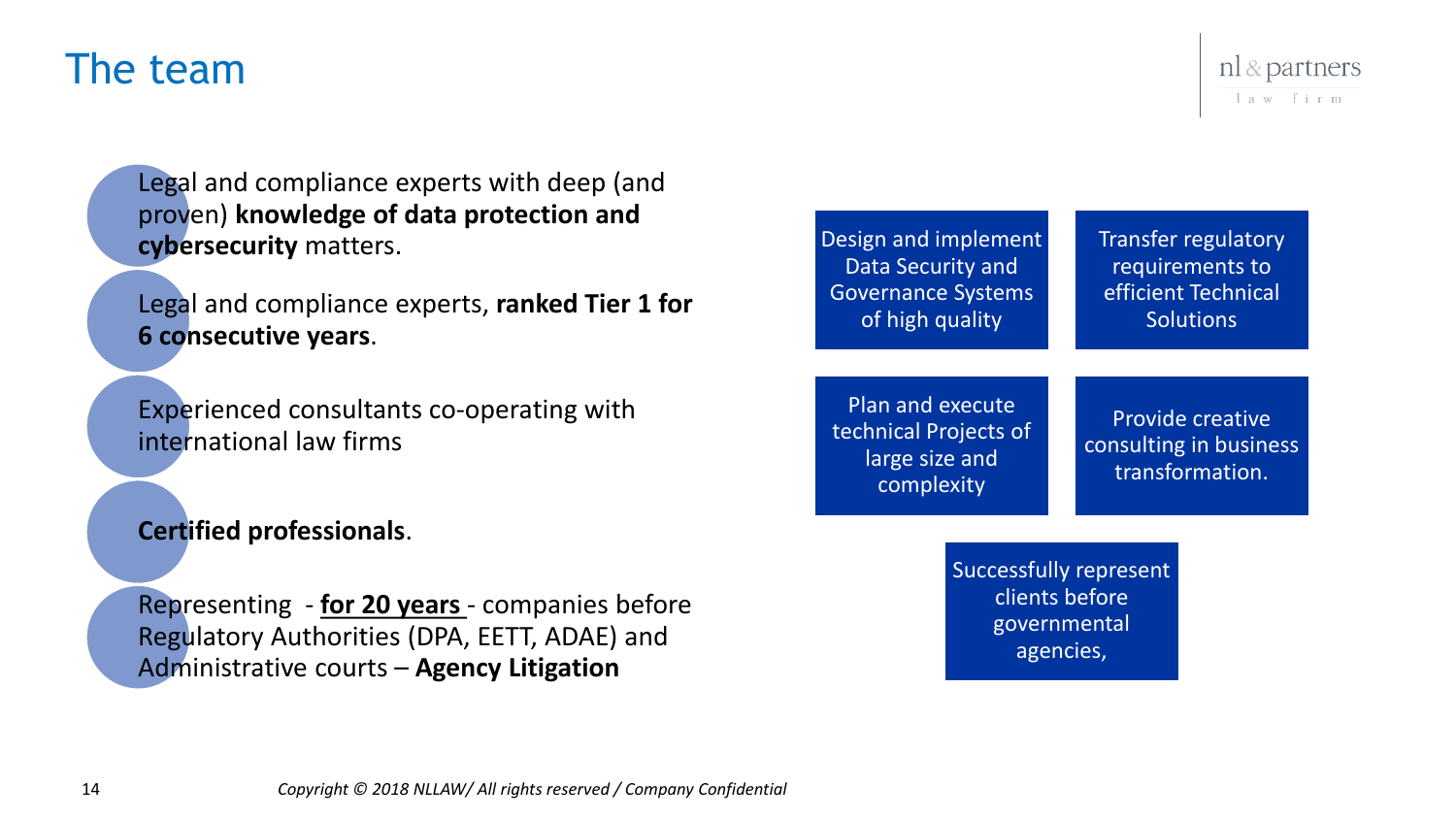### nl & partners / Nikolinakos – Lardas & Partners Law Firm



- Top Tier and Leading Law Firm in TMT and Data Protection
- **Ranked No 1** in Greece for the **6 th consecutive year** in TMT including Data Protection, [Legal500, EMEA]
- Co-operation with international law firms, such as Bird & Bird; Gibson Dunn; Dentons; Osborne Clarke; Orrick; etc.
- Key senior legal counsels participating in the GDPR legal/compliance team are:
	- **Dr. Nikos Nikolinakos**, Managing Partner, Head of Digital Business Practice Group
	- **Ms Dina Kouvelou** (Partner and Head of Data Protection & Cybersecurity Practice)
	- **Mr John Giannakakis** (Partner and co-head of Data Protection & Cybersecurity Practice) – DPO ACADEMY (Nomiki Vivliothiki & TUV Austria)
	- **Mr Alexis Spyropoulos** (Of Counsel, former head of Legal Department at the E.E.T.T. – Hellenic Telecommunications & Postal Commission)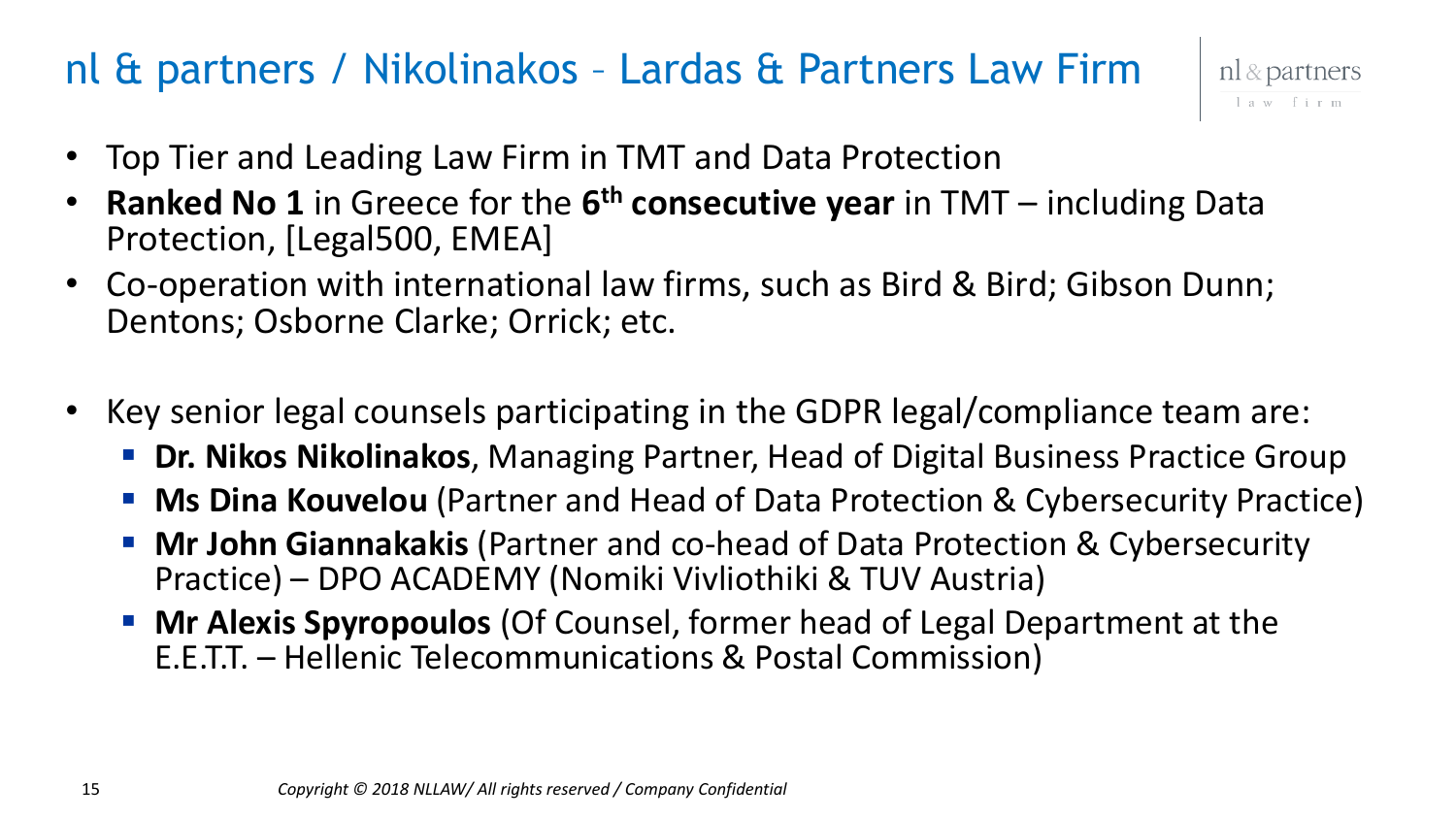## May 2018 Checklist

#### **Have in place**

#### **Be able to respond to**

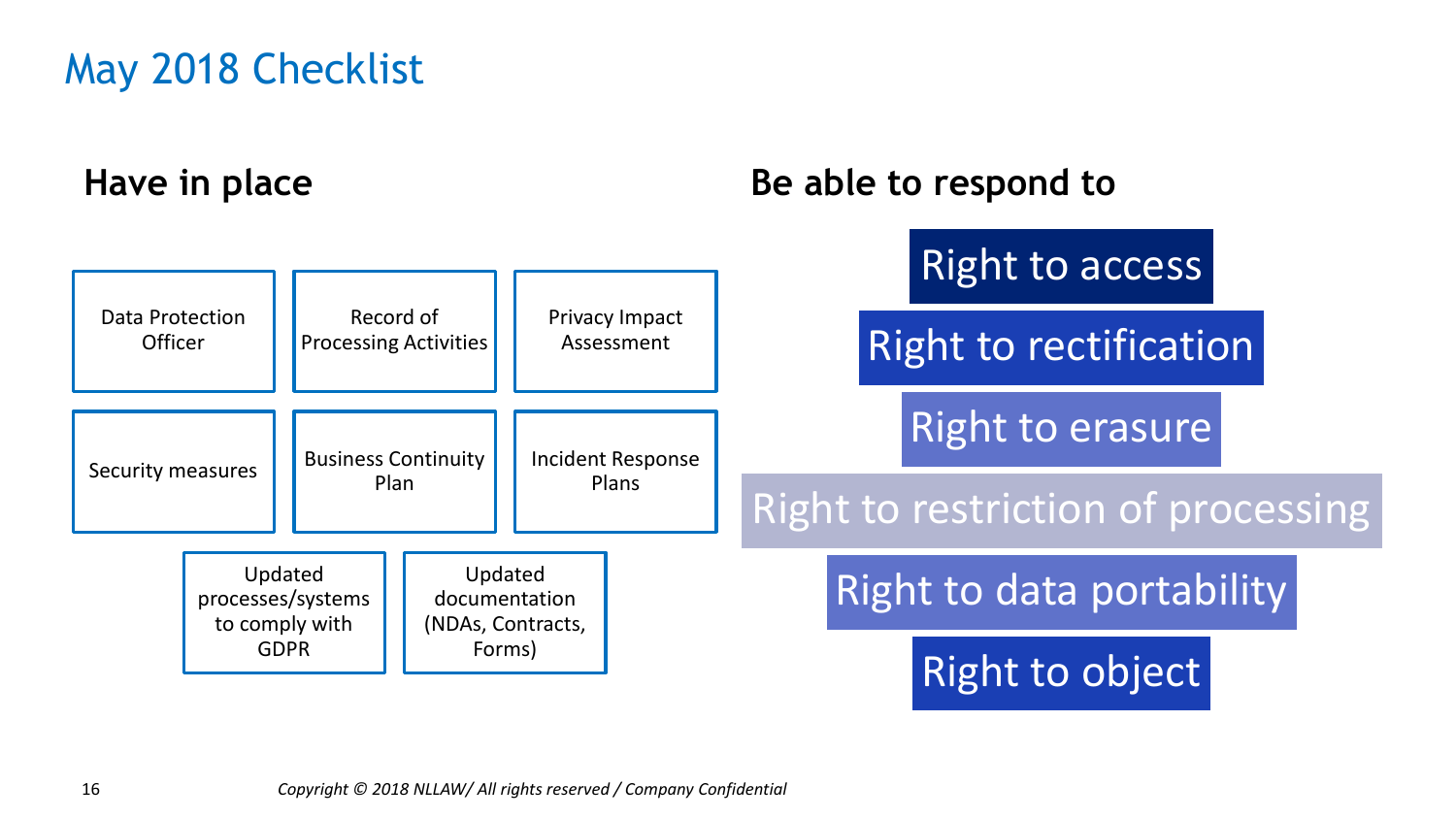### GDPR Compliance Preparation Project



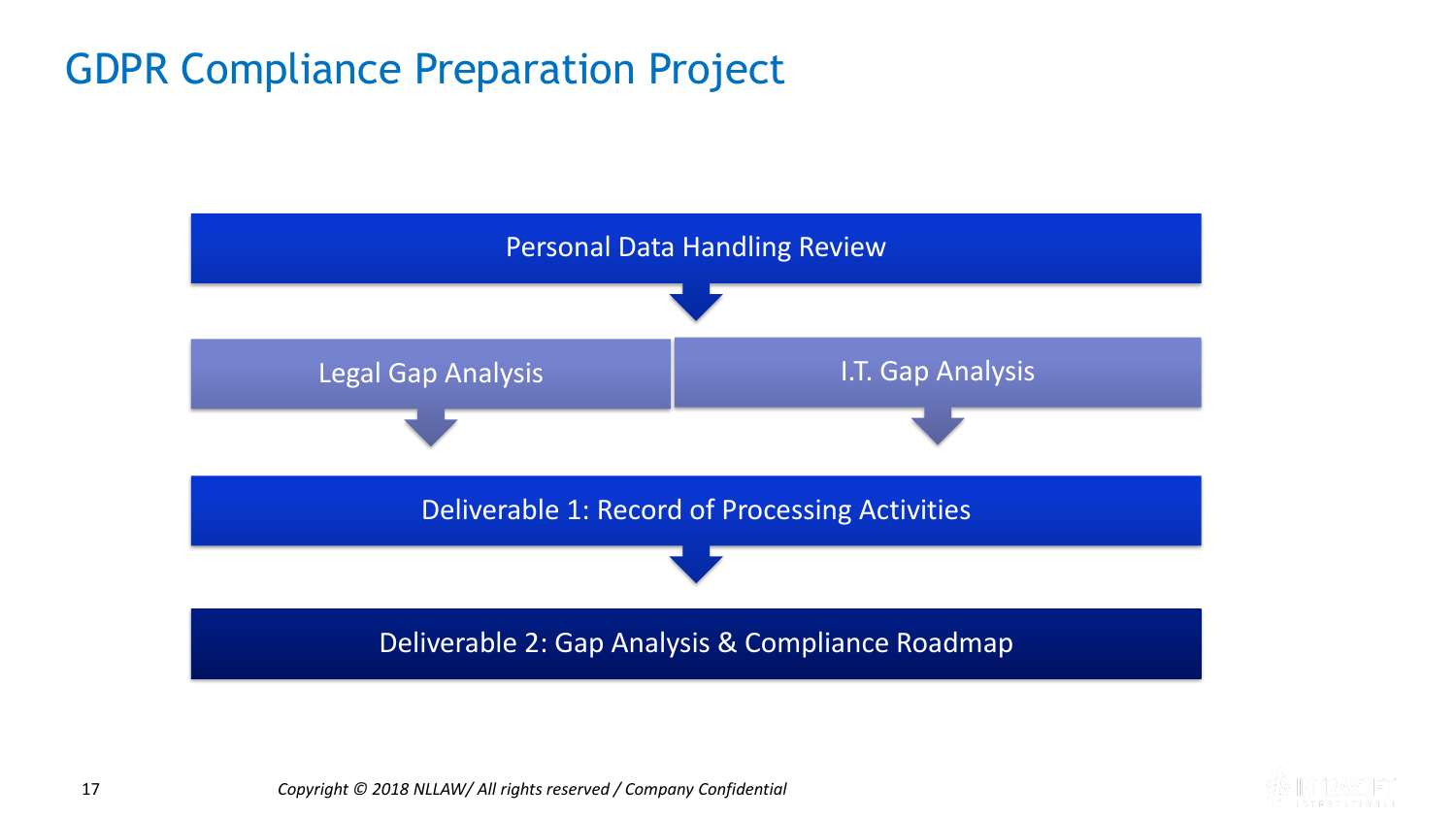#### Interviews

- o Defining the right participants
- o Separate Interviews with each function's representatives.
- o Questionnaires:

We use 2 types of forms/questionnaires to guide the discussion through the interviews:

- i. Questionnaire with all required fields for the Record of Processing Activities
- ii. Additional questions covering a) generic data governance issues and b) information required for compliance gap analysis per each processing activity
- If necessary depending on the volume of information and your team's availability the two categories

of forms/questionnaires can be reviewed in more than one interviews with each function.

- o Two consultants in each interview to avoid distraction & ensure "second view".
- o Confirmation of collected data at the end of the interview.

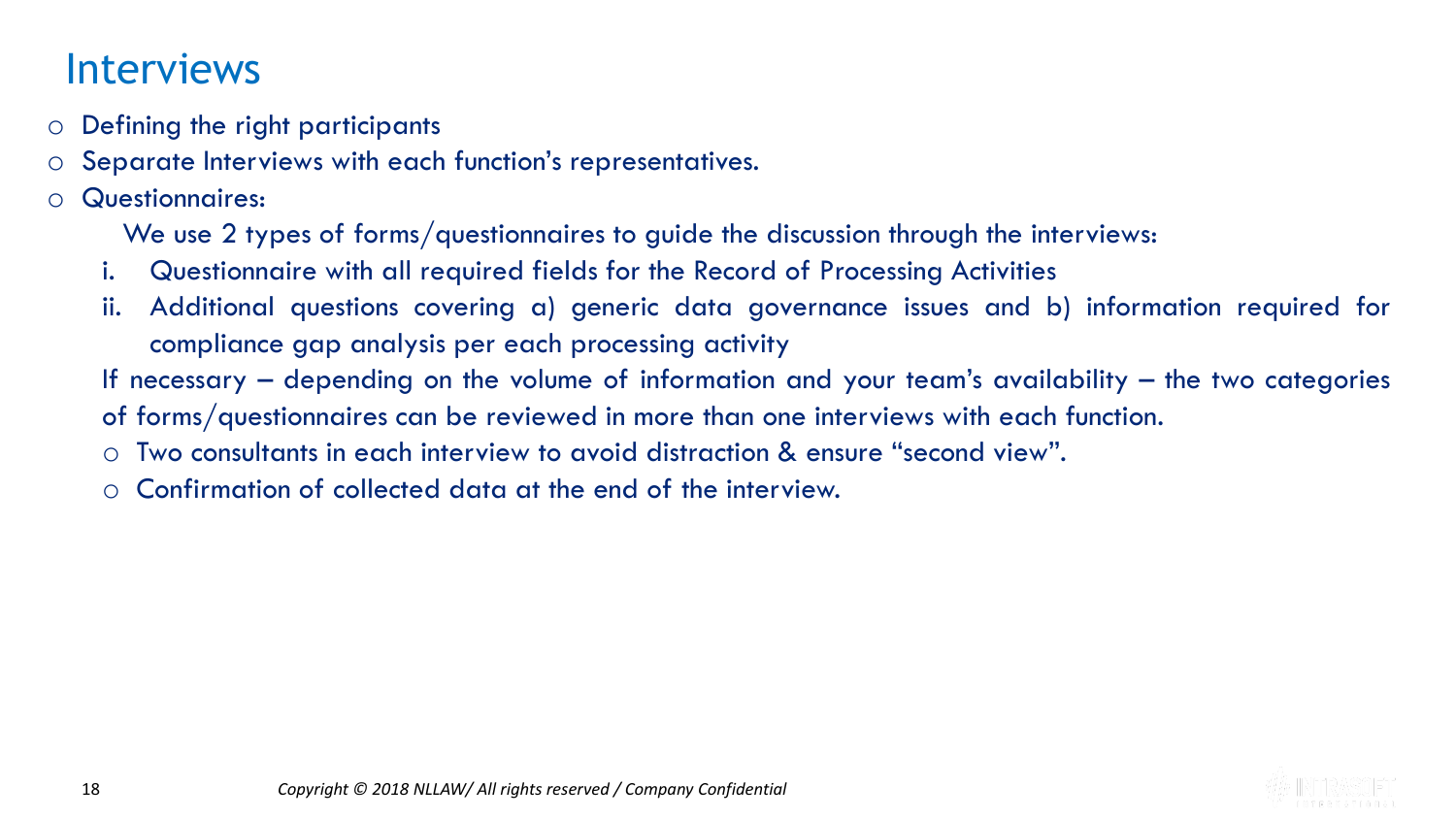### Interviews – Record of Processing Activities

Following review of material provided, we will conduct interviews with representatives of all functions to collect information on all personal data processing activities. The purpose is to identify these activities and include in the Record information on:

**L**Procedure involving personal data processing **Type of data processed** 

**QPurpose of Processing** 

Role of CCC (Data Controller / Data Processor)

Personal or Sensitive Personal Data

**QLegal Basis of Processing** 

**ORetention Period** 

**The Transfer to non-EEA Countries** 

**Access Rights** 

Security measures to ensure data protection

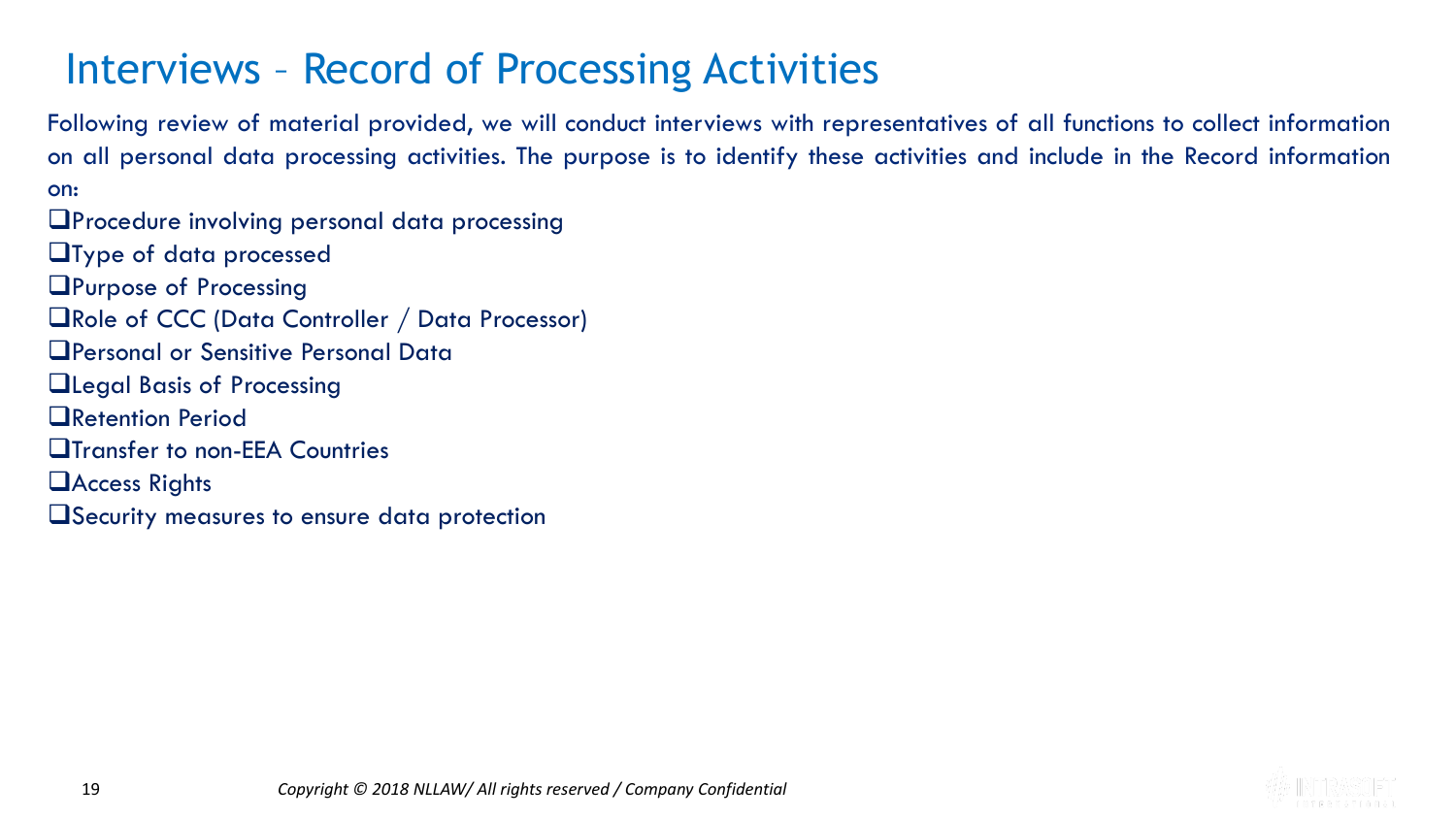#### Interviews – Gap Analysis

 Following the completion of the Record of Processing Activities, we identify the provisions of the GDPR applicable to your organisation.

- We conduct interviews, guided by Questionnaires which cover all applicable GDPR provisions to cover all issues not covered by documents/material provided in the first phase of the project or to get clarifications on reviewed documents, procedures, policies, contracts.
- Documents & input from interviews are analysed to produce the final deliverable on Gap Analysis and a Compliance Roadmap with proposed actions to achieve full GDPR compliance.

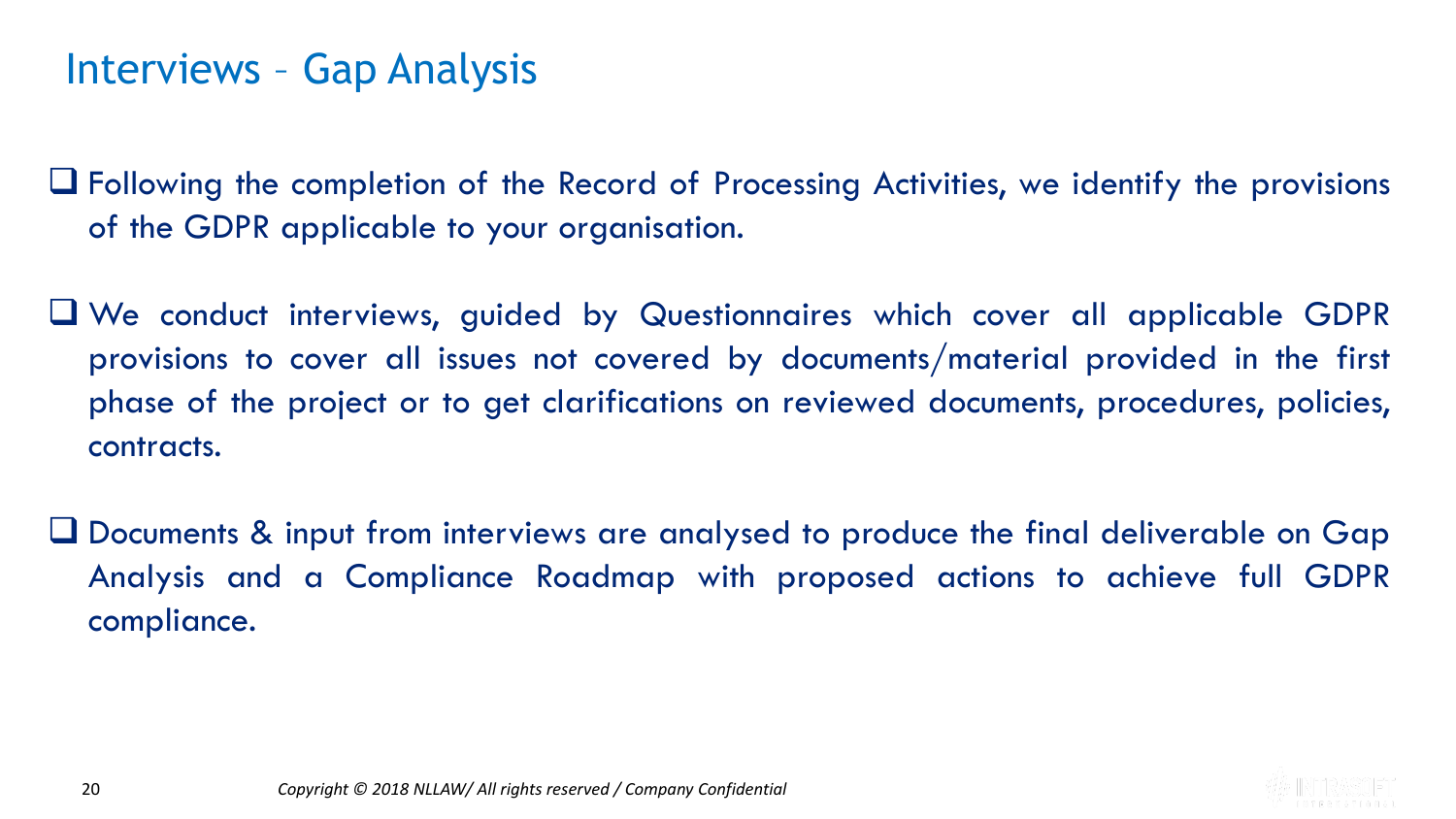# Legal & Compliance Gap Analysis

Legal & Compliance Audit consists of the review of:

- 1. Documentation collected after the kick-off meeting
	- Procedures, Policies
	- Employment contracts, customer contracts, consent forms
	- Intra-Group Agreements,
	- Supply contracts, data controller/data processor contracts

2. Information Collected through the interviews

- Review legal basis of each processing activity
- Review role of the organisation in each processing activity (controller/processor)
- Review compliance of data processing activities with the principles of lawfulness', 'fairness' and 'transparency', the processing 'purpose limitation', the 'data minimisation', the personal data 'storage limitation';
- Review appropriateness of technical and organizational measures from a legal/compliance point of view
- Review readiness of the organisation to respond to the data subjects' rights' ('right of access' , 'right to rectification', 'right to be forgotten', 'right to restriction of processing', the 'right to data portability', 'right to object').

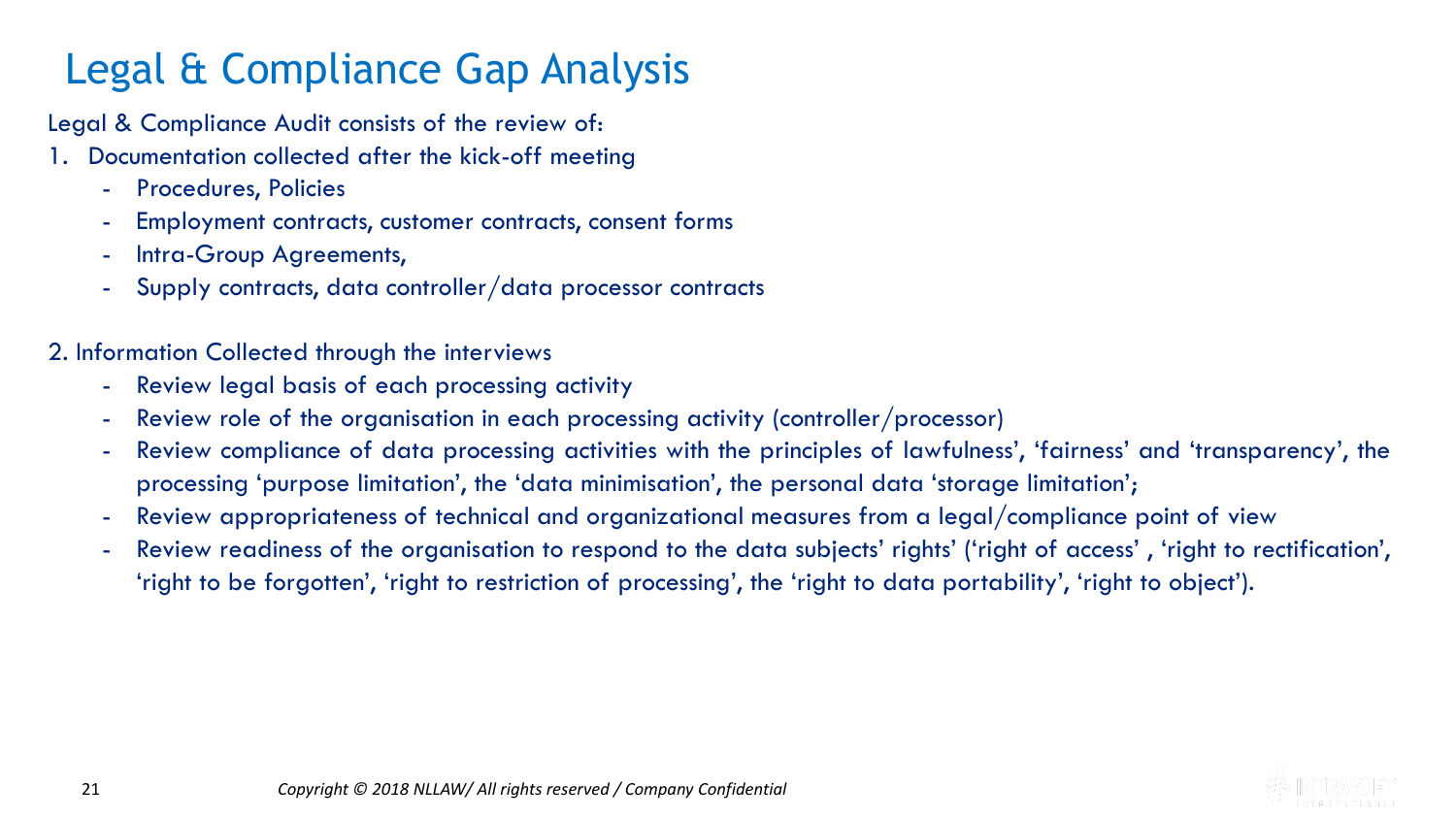### Deliverable 1 - Record of Processing Activities

Article 30 of the GDPR defines the mandatory fields to be included in the Record of Processing Activities. However, we see this Record not as an obligation, but as an extremely useful tool to be used on an on-going basis for compliance monitoring. Our template record is based on the form recommended by CNIL. This consists of:

i) a list of all processing activites with a unique identifier for each activity (Ref.number) and basic information on each activity

ii) An analytical register per activity, including:

-all information required by Art.30 of the GDPR

- additional information enabling on-going compliance monitoring of each activity (e.g. responsible person, defined by role, which clearly allocates responsibility for updating relevant process and allows efficiency in future reviews)

- gap analysis per processing activity (see "Gap Analysis" for further information).

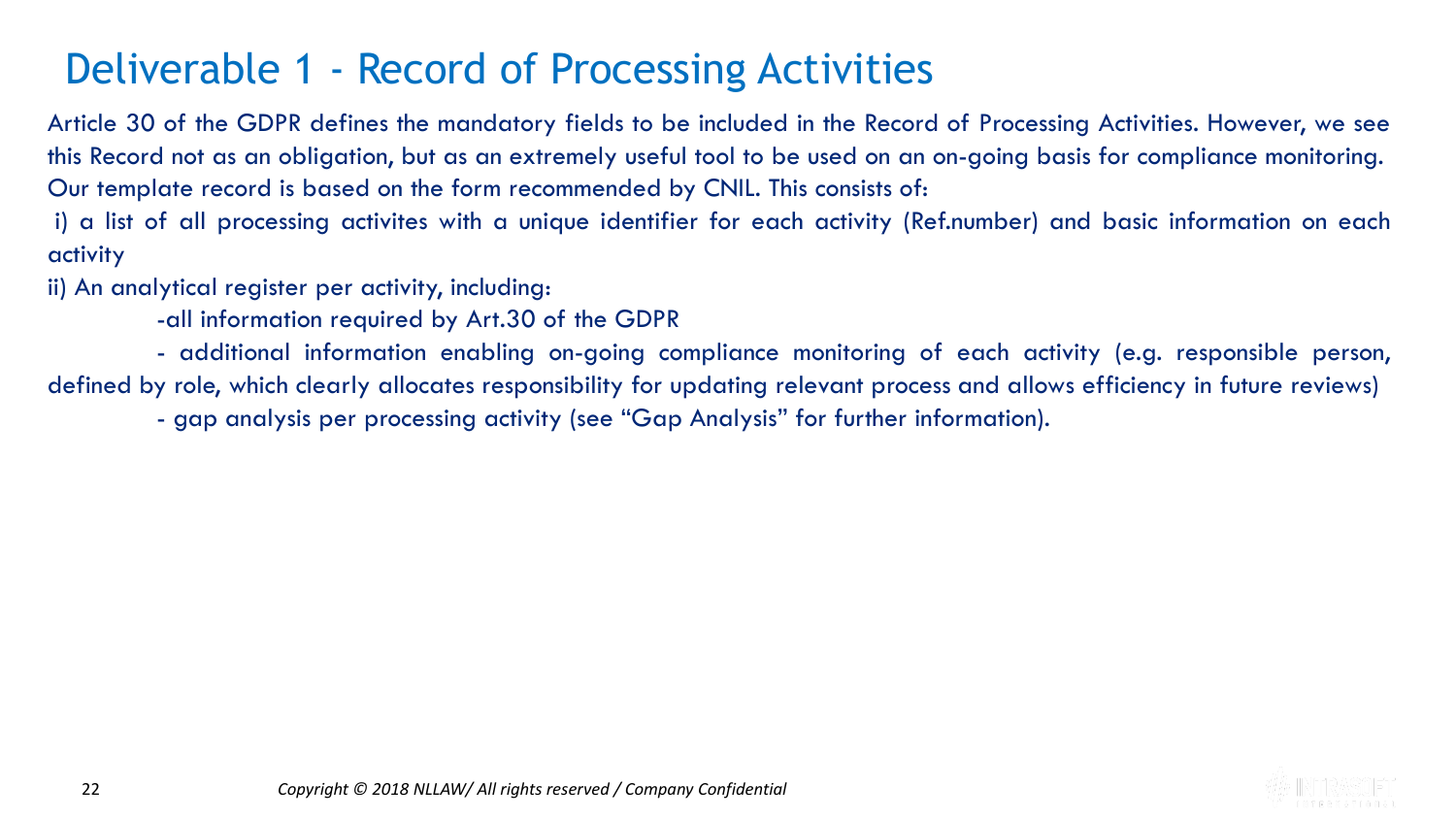## Deliverable 2- Gap Analysis & Compliance Roadmap

#### **Part 1: Data Governance Gap Analysis**

Review of Organisation's Data Governance versus GDPR, indicatively:

- Required roles, with clear mandate (including applicability of DPO appointment obligation, fulfillment of requirements if appointed at the time of Gap Analysis)
- Compliance Procedures how the organisation implements on-going monitoring of GDPR compliance
- Adoption of process for Data Breach Handling & Notification
- Implementation of Privacy by Design & by Default in company procedures related to introduction of new services / new systems / new applications
- Assessment of standard clauses used in contracts with processors/controllers
- Training
- Local & Group General Data Protection Policies

#### **Part 2: Gap Analysis Per Processing Activity**

- Review of each Processing Activity's compliance with Processing Principles
- Review of Readiness to Satisfy Data Subjects' Rights

#### **Part 3: Compliance Roadmap**

Actions proposed for each identified gap.